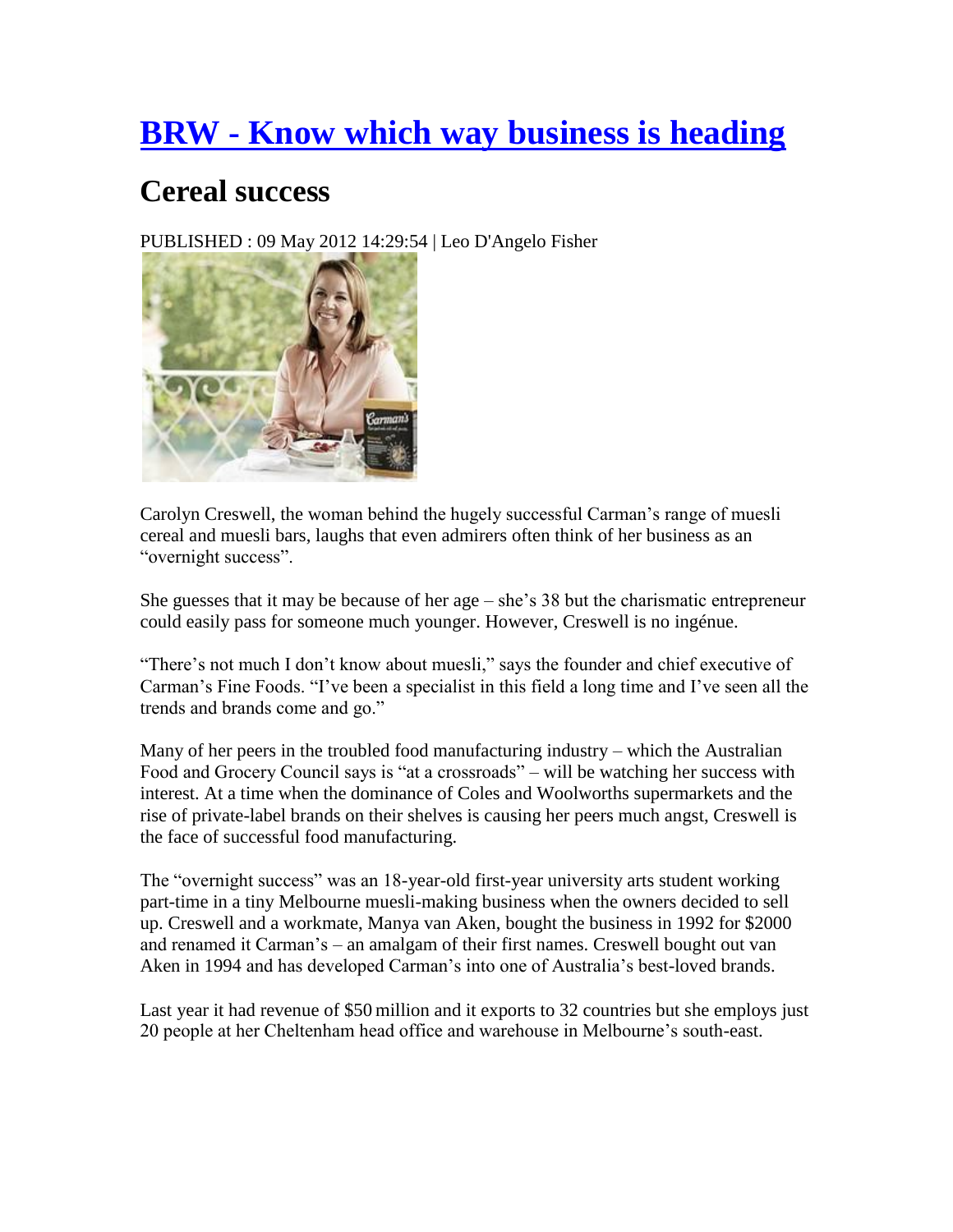She is a foodmaker who chooses to leave the making to somebody else, indirectly employing 110 people through six contract manufacturers to produce her 15 product lines.

"For the first few years I made the product myself but I wasn"t interested in managing a production line of workers," she says. "Manufacturing is not what I'm good at but there are contract manufacturers who couldn"t imagine doing anything else. I respect their skills. Good manufacturers are worth their weight in gold."

All products and packaging are designed in house and Carman"s specifies the ingredients and suppliers, monitors the quality of the ingredients when they arrive and ticks off on production processes.

"We drive them [the contract manufacturers] pretty crazy," she says.

That's because she knows that the quality of her products is her biggest marketing advantage. "If we get our product in people"s mouths, they like it," Creswell explains.

One of the best ways to get it into their mouths has been on airlines. Her research shows that 7 per cent of Carman"s customers buy the products because they"ve tried it on airlines – both Qantas and Virgin provide Carman"s products as on-board snacks.

But her biggest sales come from supermarkets – Coles and Woolworths account for 75 per cent of sales. Coles gave Creswell her break in 1997, when 20 stores agreed to carry her muesli bars. The success of that relationship means she"s not one to criticise the supermarkets.

"There is so much supermarket bashing in Australia," she says. "There are always some people who want to bag their industry. I"m a huge backer of supermarkets."

However, other food manufacturers are not as complimentary about the supermarket scene. The acting chief executive of the Australian Food and Grocery Council, Geoffrey Annison, says food manufacturers are under many of the same pressures as other industries – rising input costs, the high dollar and concern about the carbon tax. But unique to the food manufacturing industry is the impact of supermarket discounting and the growing market share of private labels.

A report by the council, *2020: Industry at a Crossroads*, calls for a federal government policy blueprint including tax incentives for investment and a cap on the market dominance of the big-two supermarkets. Without such policy action, the report estimates that the number of people employed by the industry will shrink from the current 312,000 to 180,000 by 2020.

"The food industry hasn"t got its hand out for big handouts, unlike other manufacturing sectors but we're scratching our heads: how is it that car manufacturing is considered a strategic industry [by the government] but food manufacturing isn't?" Annison says.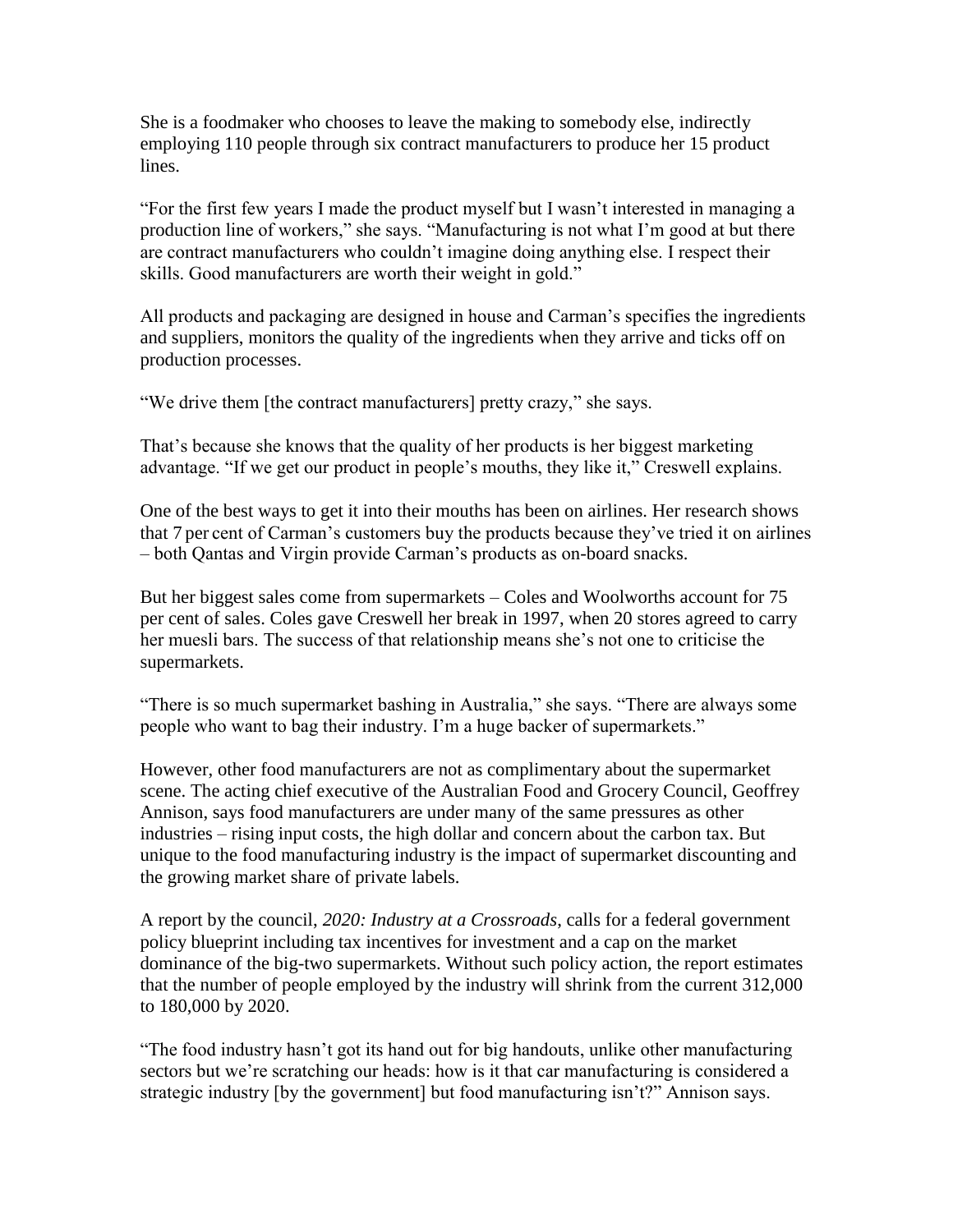"We want a deliberate policy focus, we"re not after handouts. We"re calling on the government to provide us with the policy settings that will assist us to compete in global markets"

Many food manufacturers are surprised by how quickly private label products have come to dominate the grocery market. Analyst Nielsen, in a report produced in November last year, found that shoppers were spending 73 per cent more on private label goods than they were five years earlier.

Supermarket private label goods have grown in value almost three times faster than branded products during the past five years, Nielsen reports, gaining a market share of 25 per cent. It predicts private label goods will exceed 40 per cent of grocery spending in Australia by 2015.

Existing food manufacturers aren"t happy that their traditional space on supermarket shelves is being crowded out by the supermarkets' own brands.

In January, United States-based food manufacturing giant HJ Heinz closed its tomato sauce manufacturing plant in Girgarre, northern Victoria, with a loss of 146 jobs. The plant has been relocated to New Zealand. The decision was announced in 2011 as part of a global review of Heinz"s manufacturing operations but in an extraordinary outburst, Heinz chief executive William Johnson placed the blame at the feet of the supermarkets.

"In Australia, we are confronting a combination of weak categories, relentless promotional pressure and [the supermarkets"] growing private label [business]," Johnson told US analysts.

But Creswell argues that manufacturers should have been more awake to the potential of private labels: in Britain, private label products have a 42 per cent share of the grocery market.

"Some businesses aren"t being realistic about the current situation. Everyone knew the push of private labels was coming but a lot of manufacturers did nothing about it – they presumed private labels were not going to do well," she says.

Like it or not, for the \$108 billion food and grocery manufacturing sector, the stark reality is that Coles and Woolworths are the principal conduit to customers. Business being business, many branded manufacturers are adjusting their models to comply with that reality – even if it means contract manufacturing private label brands that will compete with their own.

Listed NSW cheesemaker Bega Cheese, for example, has struck an agreement with Coles to manufacture and package the entire range of Coles-branded cheese products. The fiveyear contract will add 19,000 tonnes of cheese production to the company"s annual output.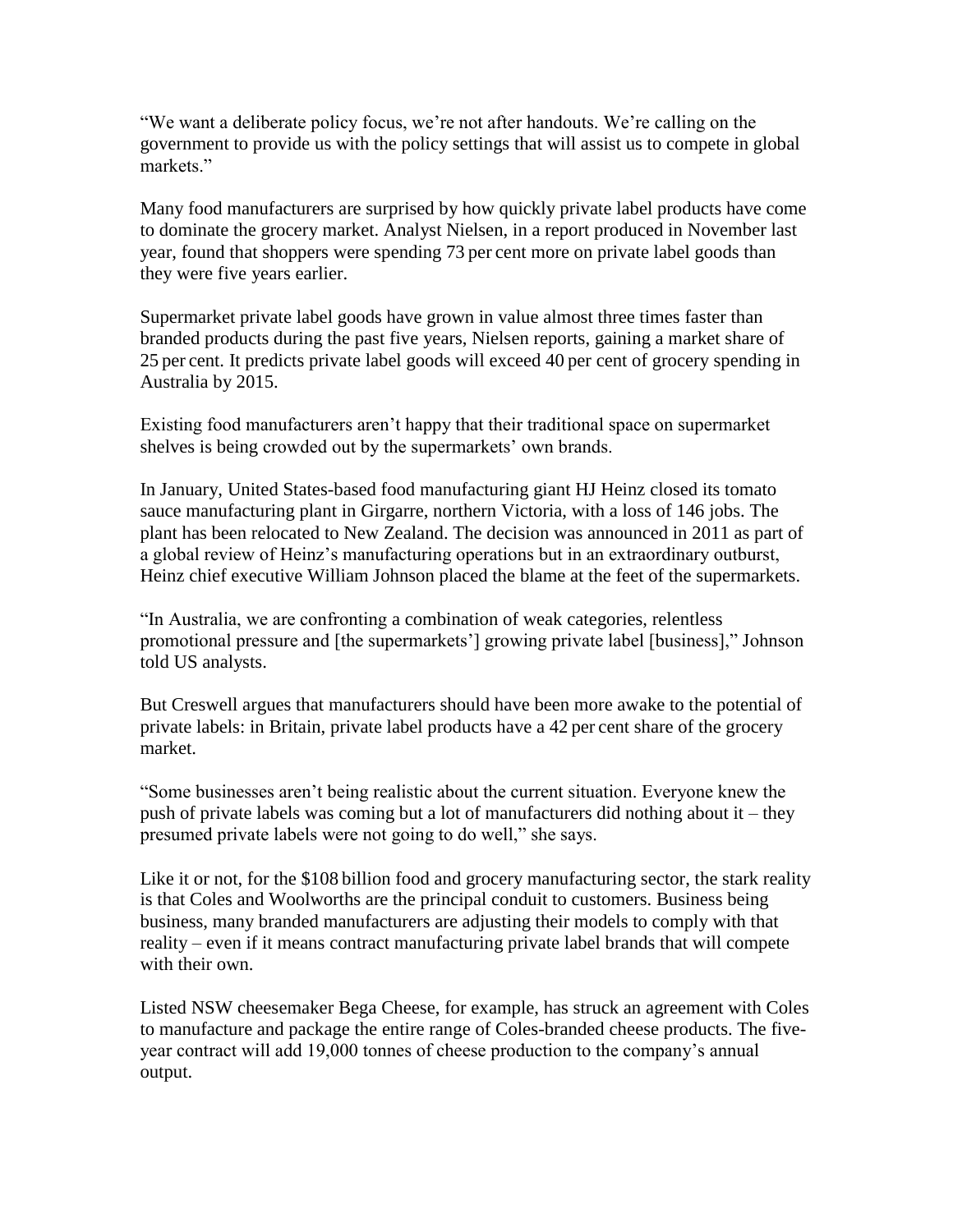Fruit and vegetable processor SPC Ardmona has signalled its intention to go down the same path. The company has felt the pressure of the strong Australian dollar, cheap imported packaged fruit and vegetable products and private label competition. The high dollar has been particularly devastating, resulting in exports falling from 30 per cent to 5 per cent of its output since 2005.

Last year, SPC Ardmona, which is owned by listed food and beverage giant Coca-Cola Amatil, closed one of its three manufacturing plants in Victoria"s fruit-growing hub in the Goulburn Valley. Managing director Vince Pinneri says the key to "turning our business around" is innovation, including the development of new ranges of its branded fruit and vegetable snacks. However, Pinneri recognises that "house brands are a growing reality of food retailing".

As part of the restructure of SPC Ardmona, the company plans to complement its portfolio of premium brands with private-label manufacturing.

"We currently do manufacture some retailer brands and it is our intent to work collaboratively with all retailers across multiple categories which will ensure we leverage our current manufacturing capacities and capabilities more effectively," Pinneri says.

Warrnambool Cheese & Butter, like Bega, has also signed a five-year manufacturing deal with Coles but unlike Bega's private label contract, this agreement is for the development of a new brand of cheese and milk products that will be sold exclusively in Coles supermarkets.

A listed dairy company based in Victoria"s south-west, Warrnambool Cheese & Butter will manufacture the Great Ocean Road range of products for Coles starting in May. But in a special twist, at the end of the five years, the company will retain ownership of the brand.

Warrnambool chief executive David Lord says developing a new consumer brand with guaranteed distribution through Coles" 742 supermarkets is critical to creating what will become Warrnambool"s premier brand. (The company now has branded cheese, butter and milk products, which it sells through independent supermarkets and small retailers.)

"There are many examples in the fast-moving consumer goods [FMCG] market where good products and good brands fail because they can"t achieve the right level of distribution," Lord says. "This agreement guarantees us the sort of distribution that's required to make the brand successful. It also gives us the certainty to invest in greater manufacturing capability."

Warrnambool Cheese & Butter, which had revenue of \$504 million in 2011, exports half of its output, including milk powders and whey protein concentrate, to wholesalers and food manufacturers. It also supplies local wholesale customers and does some contract manufacturing. The Coles agreement will boost production volumes 10-15 per cent a year.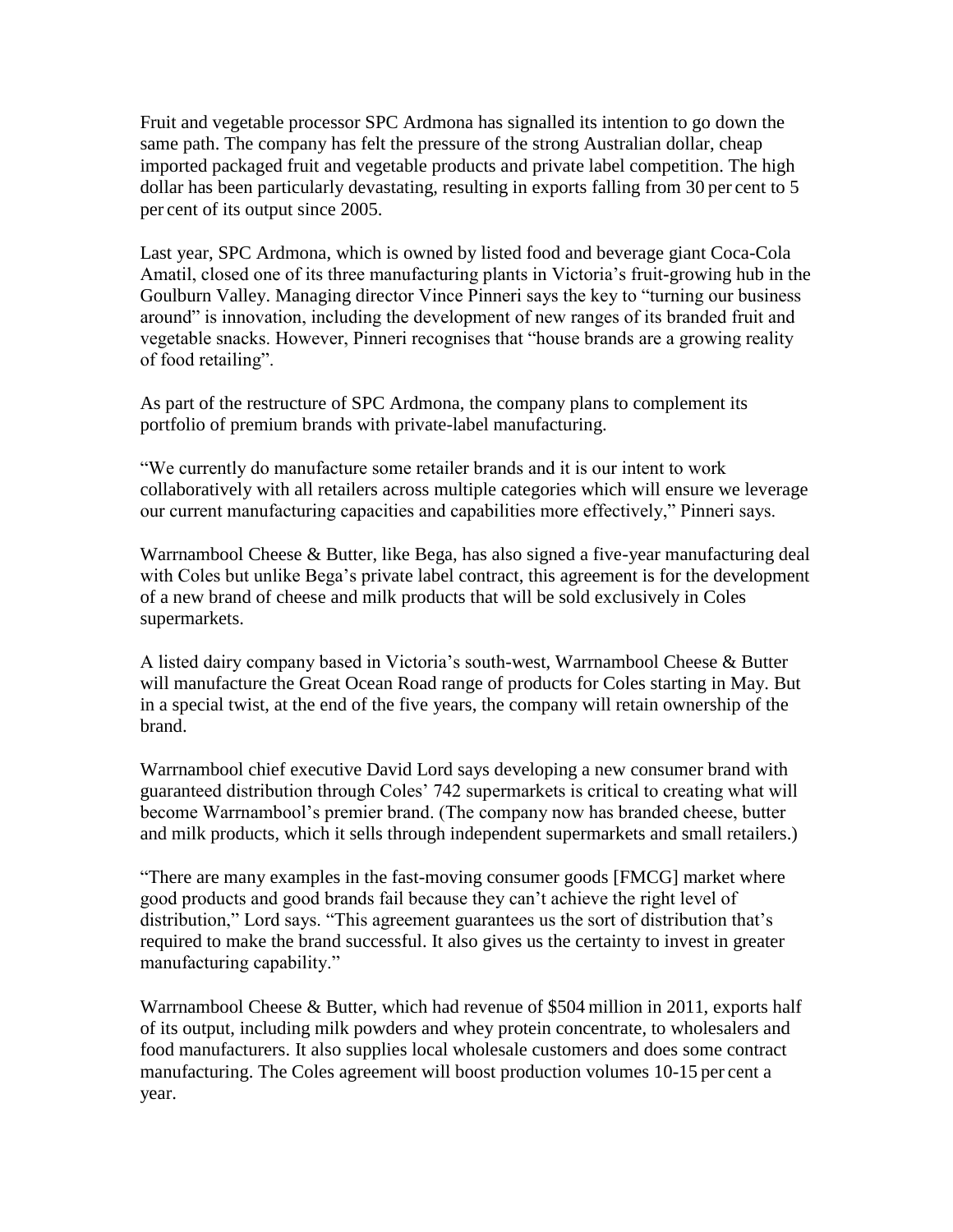"We recognise that private labels are a reality of today"s marketplace," Lord says. "If we are to grow our FMCG presence over time, there"s no doubt that we have to enter into these relationships with retailers."

The AFGC"s Annison says the food manufacturing industry is in for a period of consolidation, with local manufacturers having the most to lose from the growing dominance of the supermarkets and their private label brands.

"For the [foreign] multinationals there will be some head scratching about the benefit of maintaining a manufacturing base in Australia," he says. "The bigger companies, the multinationals with stronger brands, have the flexibility to ask, "Do we reinvest in new plant in Australia or can we make these products in our Thailand factory or New Zealand factory?'

"As the market gets tighter, it"s the weakest who will feel the pressure, companies that are less innovative and have weaker brands. The companies that remain fleet of foot, that are truly innovative and who back their own brands are likely to be the most successful."

And that is someone like Carolyn Creswell. She expects to double turnover in the next three years and Coles and Woolworths will be critical to achieving that target.

For her, "private label is one of the best things that"s ever happened to our business". Her positioning of Carman"s at the premium end of the market has assured her top-shelf space as the supermarkets reduce the variety of products to make way for their own private labels.

But she also understands all too well that relying on two cornerstone clients is not without risk. "There are two people who can send my business under tomorrow: my Coles buyer and my Woolworths buyer," she acknowledges.

Creswell says she"s an optimist but she"s also a risk manager. "We spend a lot of time talking about risk and strategy and reviewing where the business is," she says. "We"ve asked ourselves, what happens if we get delisted by the supermarket chains? What"s our strategy?"

But that's not going to happen, she insists: "We trust each other. I always make sure that I deliver on my promises and so do they."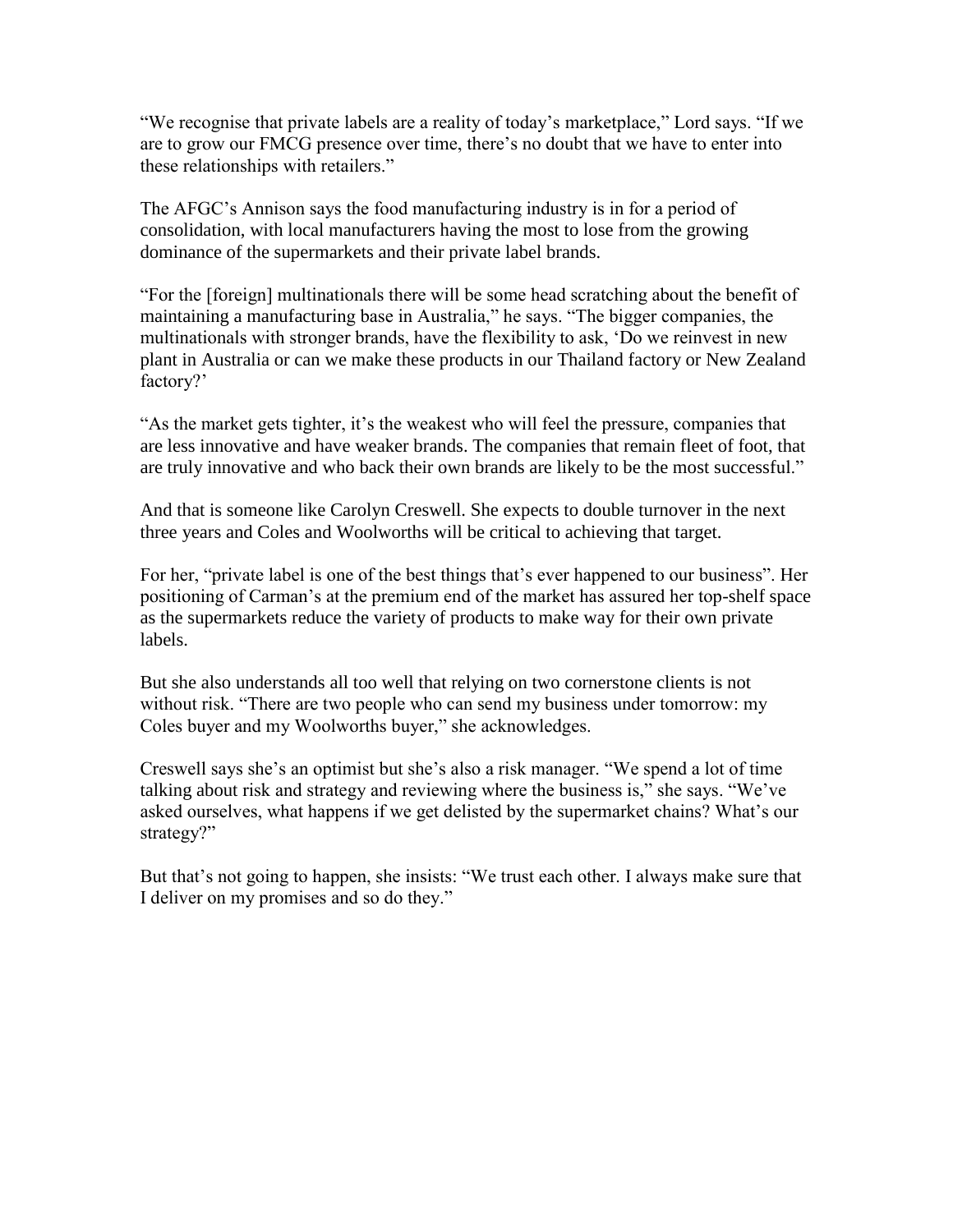# **[Online market](http://www.brw.com.au/p/sections/features/online_market_YjC4SDzwmITe3QVEBj7RgM)**

Leo D'Angelo Fisher

Adelaide food distributor Robert Falzon believes it has become too hard for independent food suppliers and retailers to compete with Coles and Woolworths and "their incredible duopoly". He believes small players are overshadowed by the dominance of the big supermarkets, so he wants to bring these businesses together as an online wholesale and retail market.

Falzon intends to do this with his new internet venture, Food Traders, to be launched in July. The site will enable food industry participants to share information as well as allow consumers to buy directly from suppliers and retailers.

"As a distributor for 12 years, I was finding it very hard to source the products I needed – it was almost impossible to locate specialty manufacturers around the country," he says.

The venture has attracted investors from the food industry, including mushroom grower Adelaide Mushrooms and Sydney smallgoods manufacturer Pendle Ham and Bacon. The investors, including the Falzon family which will own 60 per cent of Food Traders, have tipped \$250,000 into to the business.

"I would like to see existing manufacturers come on to the site to provide information about their products but I hope that new businesses will also use the site to create and build their own brands," Falzon says. Site listings will cost \$10 week and 2 per cent of online sales.

Falzon unashamedly wants his business at the very least to be an irritant to Coles and Woolworths.

"The more we push small manufacturers" own brands, perhaps Coles and Woolworths will start changing their minds about what they're doing [with private label products]," he says.

## **[Private label Australia](http://www.brw.com.au/p/sections/features/private_label_australia_4vepdugDM91IPETSx01ptL)**

Leo D'Angelo Fisher

- Shoppers are spending 73 per cent more on private label products brands owned by retailers – than they were five years ago, which is \$1 of every \$4 spent on packaged grocery products.
- Private label goods have a 25 per cent share of the grocery market.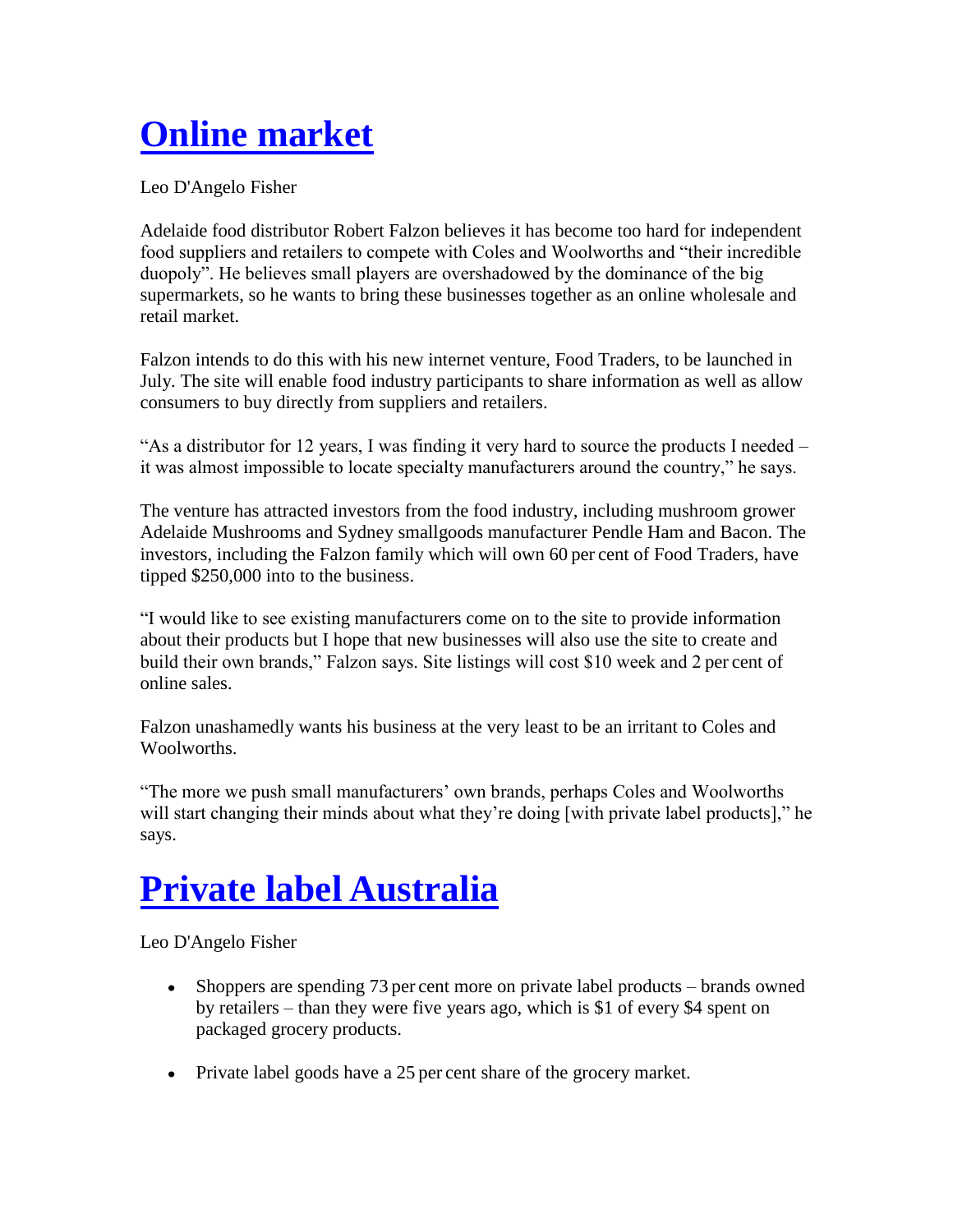- Researcher Nielsen expects private label products will grow to 40 per cent of grocery spending by 2015. IBISWorld has more modest expectations: it forecasts a 30 per cent share by 2016.
- As a proportion of sales, Coles sold more private label products than Woolworths in 2011: 23 per cent and 18 per cent respectively.
- German-based budget supermarket chain Aldi has just 5 per cent of the grocery market but it can teach Coles and Woolworths a thing or two about private label products: 95 per cent of products stocked on Aldi shelves are private label, often specially contracted "pseudo brands" that consumers tend to mistake for European brands.
- The Australian Food and Grocery Council wants legislation to limit private label goods to 30 per cent of space on supermarket shelves.

## **[Contract manufacturer](http://www.brw.com.au/p/sections/features/contract_manufacturer_Pkn0lqzDKwe9OctHs0dYbN)**

| Leo D"Angelo Fisher

Contract food manufacturer Chris Diver is happy to leave brands to his customers. As owner and managing director of Melbourne-based Joy Foods, Diver employs 100 people and has \$30 million in annual revenue, all from manufacturing the products of others, including Carman's muesli bars.

Diver comes from a food manufacturing background and started the business eight years ago when he took a calculated punt that contract manufacturing would play a more prominent role in the food and grocery market.

"We saw that some of the branded manufacturers out there, even the major groups, were going to an outsourced model and investing more on the sales and marketing of their brands rather than manufacturing," he says. "We also could see that the market was going private label."

Initially, Joy"s business was to manufacture branded muesli and snack bars for some "reasonably well-known names" in addition to Carman"s, "but I"m not going to tell you who they are". In the past four years, however, manufacturing private label products for supermarkets has grown from 0 to 40 per cent of sales.

Diver expects private-label manufacturing to keep growing and is moving to a larger factory. He plans to spend as much as \$7 million on new plant equipment and technology in the next two years.

"I feel sorry for those businesses whose brands have been hit because they"ve spent time and money building those brands but the marketplace is changing," Diver says.